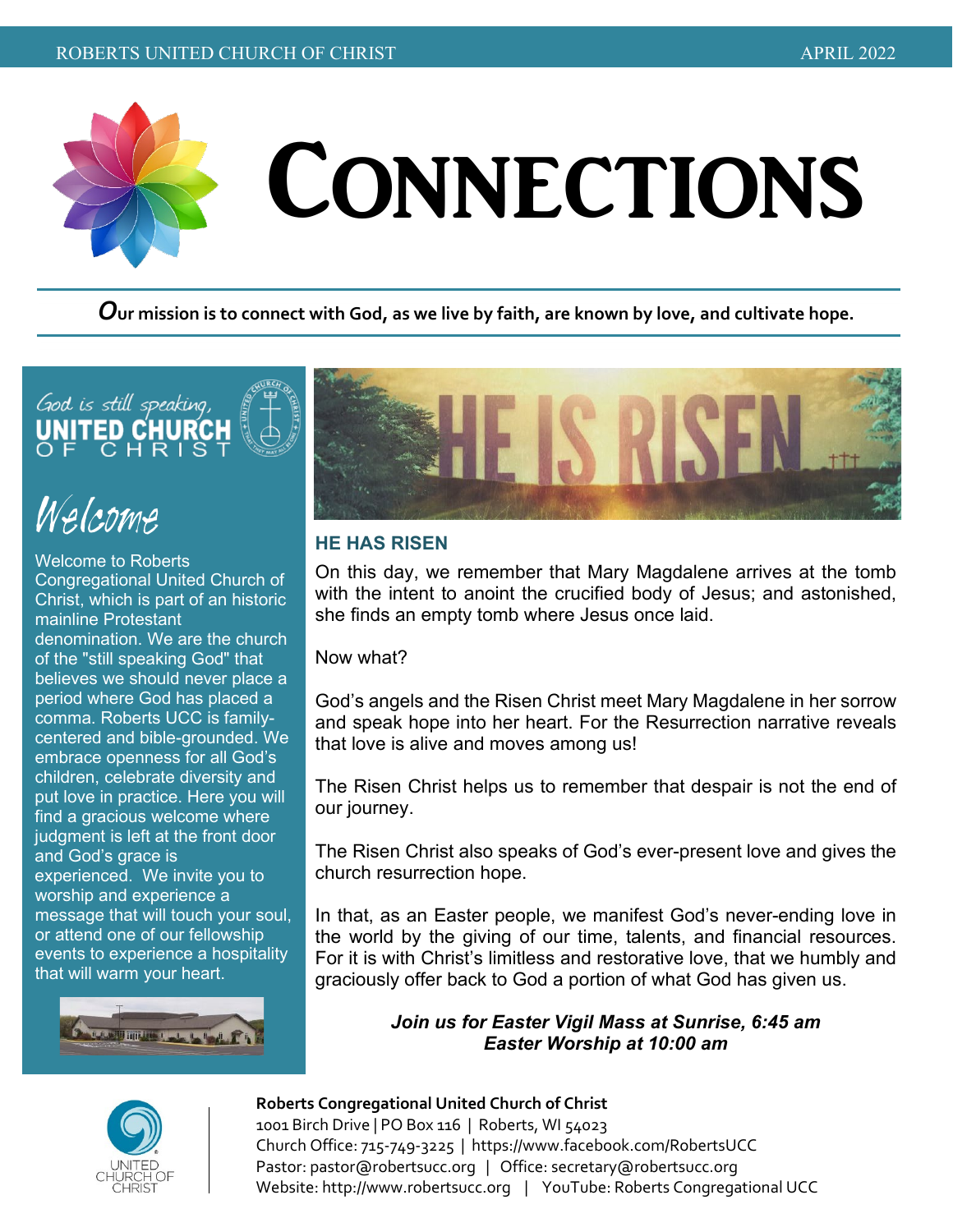

### **FROM THE PASTOR'S DESK** *And now faith, hope, and love abide, these three; and the greatest of these is love.*

*—1 Corinthians 13:13*

Lately I have been reminiscing about my childhood years, both the good and the bad of them. Some of my first memories of watching the news were scenes of terrorists taking planes hostage, bombings and war in Israel, the War on Drugs, and how our nation's capital had become the murder capital of the United States. To my young mind it seemed like the world was a dark and hateful place. There seemed to be little to no hope.

Over the years following I remember hearing about and seeing concerts like Farm Aid, Live Aid, and the like, where large groups of performers came together to raise money in order to bring hope to various tragedies that were happening. The one I remember most though happened every Labor Day, the Jerry Lewis Telethon, which raised awareness and money for Muscular Dystrophy. I remember trying to stay up all night to watch as they brought on different acts and people and I especially remember the tympani drum roll every hour or so, where they would show the grand total of the pledges which had come in. There was a song played in the background after each of one of those. The song was "What the World Needs Now" by Burt Bacharach. At the time I had no Idea who had written it. In fact, most of the time the lyrics were not even played with it. However, I remember the lyrics to the refrain of this beautiful tune yet today:

*"What the world needs now is love, sweet love It's the only thing that there's just too little of What the world needs now is love, sweet love No not just for some, but for everyone…"*

I was just a kid, but from where I stood it sounded like a truth which too many people had

forgotten or never knew. I would fall asleep on the couch at peace and unaware of all the tragedy and hatred in the world. Lately, that tune has been running through my heart and mind and being whistled or sung a lot. "What the world needs now is love, sweet, love…No not just for some, but for everyone."

In a time when hatred and violence is once again at the very forefront of our thoughts and minds; a time when people feel persecuted and misunderstood, and completely alone in a cold cruel world, we could use a lot of love. We could use a lot of fellowship and laughter. We could use the hope that love isn't just something out there and in short supply, but something which is alive and well and available for everyone.

I have spoken a good deal as of late regarding faith and hope, but Paul speaks it best in 1 Corinthians – "And now faith, hope, and love abide, these three; and the greatest of these is love." It shouldn't take a telethon, disaster, or aid concert to remind us of our ability to come together as humanity and share the Love God created us with. Are there dark times around? Yes. Have they worn us down and strained our faith? Too often. Yet, the love of God is still here strong among us, and our world is in dire need of this great gift from God. Reach out to the world around you and let it build relationships rather than walls. Let it lift you up out of the mire of hatred rather than dragging you down further. Let it ring out as the song says…

*"What the world needs now is love, sweet love It's the only thing that there's just too little of What the world needs now is love, sweet love No not just for some, but for everyone…"*



Peace and God Bless, Pastor Burt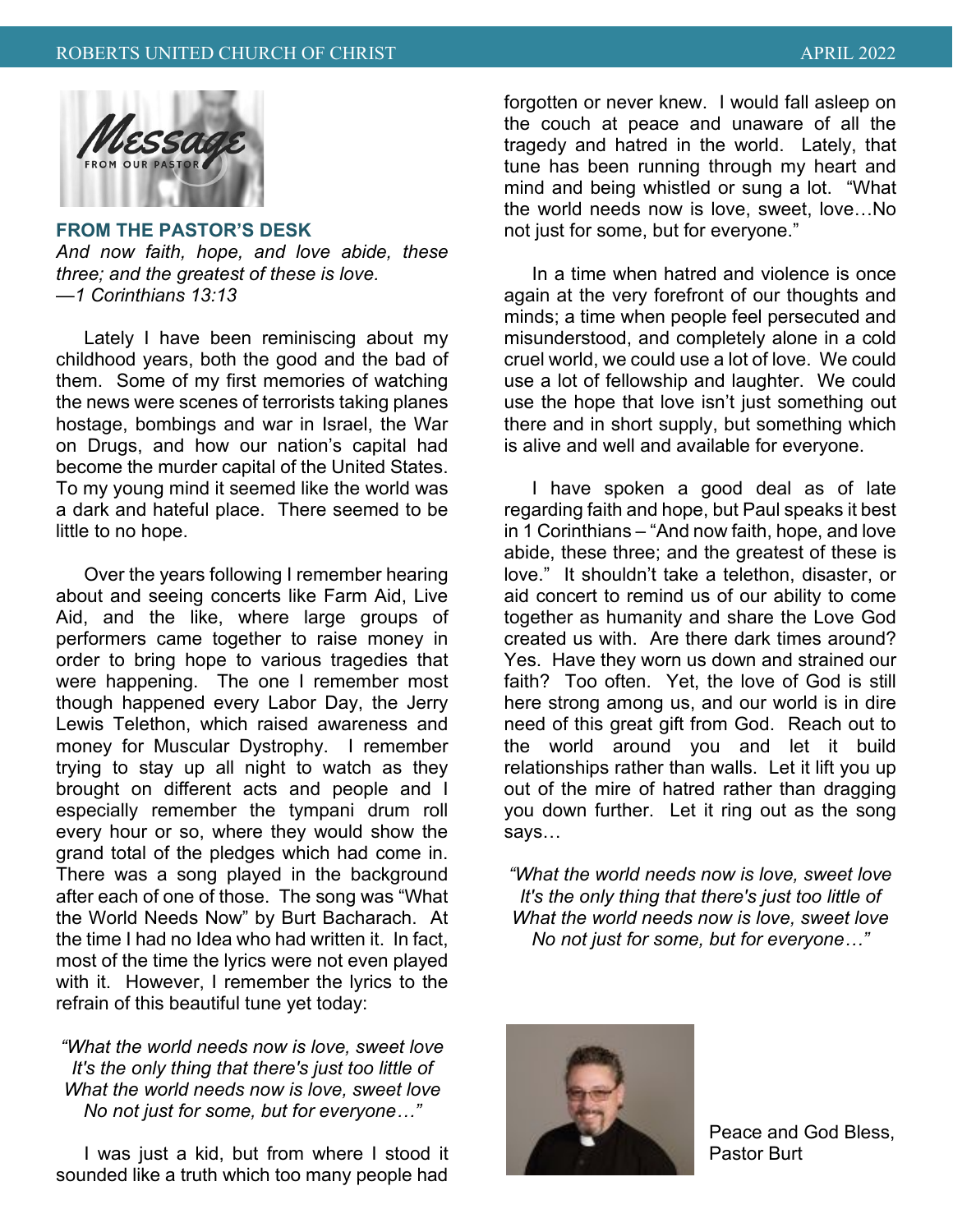# **COMMUNITY DINNER**

*Sponsored by Women's fellowship*



## **Thursday, April 7, 2022 4:30 P.M. - 6:30 P.M**.

# **MENU**

BBQ's, beans, assorted salads, cake milk and water

Adults: \$6.00 Children \$3.00 Take-out meals are available upon request.

Invite your friends and family for this time of fellowship. All are welcome!



### **BLOOD DRIVE**



Roberts United Christ earnings money with the Christ earning of Christ earning money with the Christ earning money with the Christ earning of Christ earning money with the Christ earning money with the Christ earning money we will be hosting a blood drive

**Tuesday, April 19, 2022 ♦ 12:30 PM to 6:30 PM** 

 $\frac{1001 \text{ Biro}}{1001 \text{ Biro}}$  Drive Poberts; WI 54023 they all add up and make a difference. 1001 Birch Drive, Roberts, WI 54023 **Roberts Community Roberts Congregational United Church of Christ**

Please take some time out of your day to help save someone's life. Your donation matters!





### **WHAT IS SCRIP**

Roberts UCC earns money each time someone purchases a gift card through our Scrip Program. Each card is worth a different "rebate" amount, giving that amount *back* to our church.

There are forms you can fill out to order your cards in the narthex or create an account online (Enrollment Code: D7L4154436429) and order there. Scrip orders are placed every  $2^{nd}$  &  $4^{th}$  Sunday of the month and your cards will be available the following week.

This is an easy way you can support our church and make a financial impact.

Do you have a friend who has a child graduating soon? What a great gift for them to take with to college; a gas card, fast food, Barnes & Noble for books, Starbucks for staying up late studying?

Maybe you're planning a home improvement project soon and you'll need supplies at Menards, Home Depot or even Ace Hardware? We have you covered!

### **LET'S BREAK THIS DOWN**

You purchase a \$25 Home Depot card; they have a rebate of 4%, Roberts UCC Church would receive \$1.00 from that ONE purchase.

Now let's take this further, you purchase a \$25 Great Clips card; everyone needs a haircut, right? Great Clips has a 8% rebate! Roberts UCC Church would receive \$2.00!!!

Check out the list of gift cards available, there are over 300 to choose from!

Happy Shopping!





**OPEN WEEKLY** Tuesdays & Thursdays 9:00 -11:30 am

**ITEMS NEEDED** Grocery Bags *\*Plastic and Paper*

Wednesdays 6:30 - 8:00 pm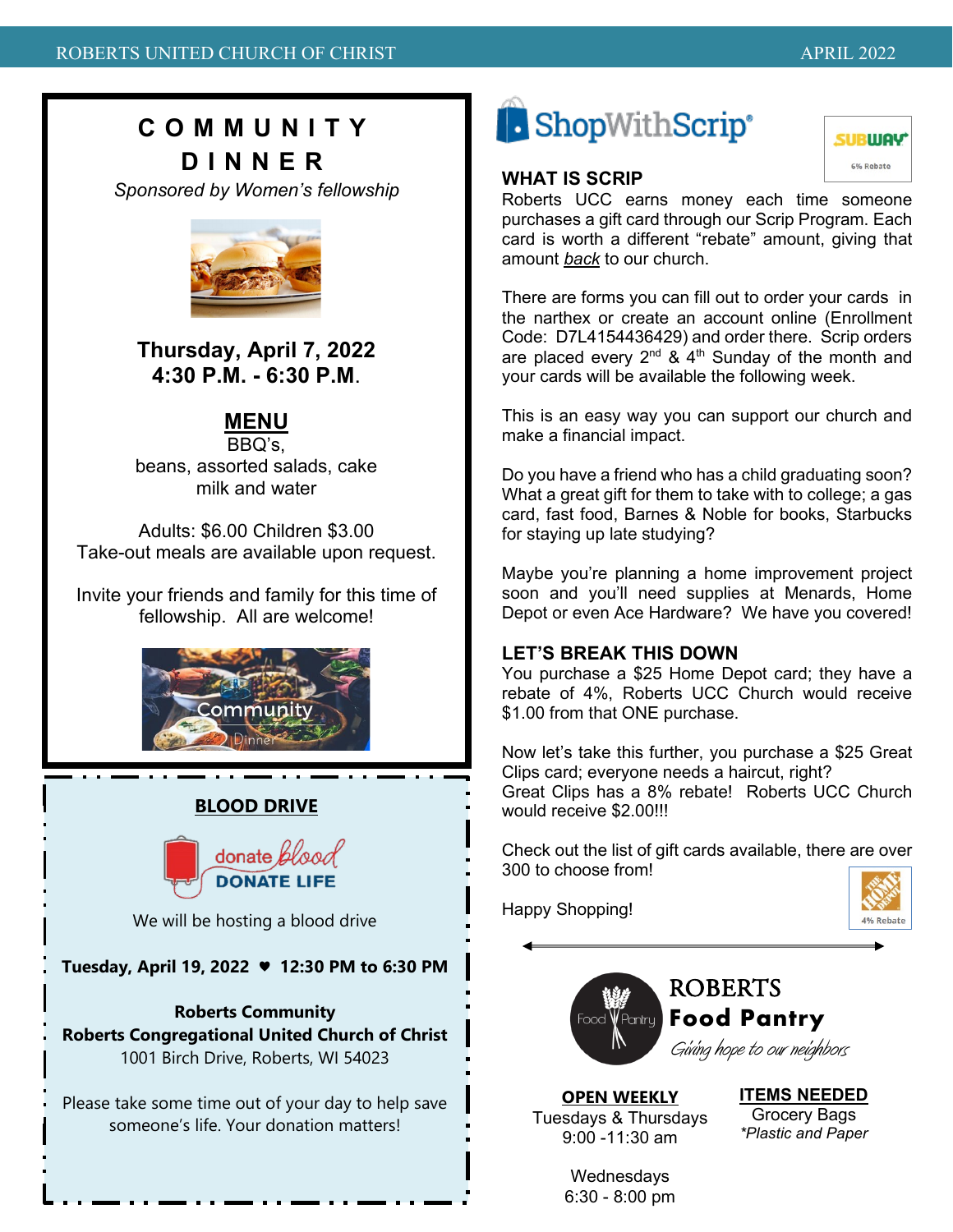# *Treasurer's Report*

*Notes from the Treasurers: Detailed minutes of the Trustees meetings, including full financial statements are available upon request. General Fund Financial Summary as of February 28, 2022*

| <b>Statement of Activity</b>  |   |           | <b>Statement of Financial Position</b> |                                 |                |  |
|-------------------------------|---|-----------|----------------------------------------|---------------------------------|----------------|--|
| Income/Contributions          | S | 16,769.00 | <b>Assets</b>                          |                                 |                |  |
| Facility use income           |   | 0.00      | <b>General Accounts</b>                | \$                              | 5,690.68       |  |
| Fundraising income            |   | 343.54    | Other bank accounts                    |                                 | 71,151.84      |  |
| Interest                      |   | 0.13      | Fixed assets                           |                                 | 1,874,642.28   |  |
| Total income                  |   | 17,112.67 | <b>Total Assets</b>                    |                                 | \$1,951,484.80 |  |
| Expenses                      |   | 15,446.48 |                                        |                                 |                |  |
| Transfers from other accounts |   | 5,500.00  |                                        | <b>Liabilities &amp; Equity</b> |                |  |
| Net Activity                  |   | 7,166.19  | Accrued expenses                       | \$                              | 904.60         |  |
|                               |   |           | Bank mortgage balance                  |                                 | 661,588.19     |  |
|                               |   |           | Member mortgage balances               |                                 | 150,000.00     |  |
|                               |   |           | <b>Total liabilities</b>               |                                 | 8412,492.79    |  |
|                               |   |           | Equity                                 |                                 | 1,138,992.01   |  |
|                               |   |           | <b>Total Liabilities &amp; Equity</b>  |                                 | 1,951,484.80   |  |
|                               |   |           |                                        |                                 |                |  |



### **GAS CARD CAMPAIGN**

We have decided to roll out a new campaign here at the church for gas cards to help those who are in need in our community. There are so many people in need of just a hand up in this world. Filling someone's tank is a great way to help our fellow brothers and sisters.

We are asking for you to consider purchasing a gas card through Script so the church receives the rebate amount, you get to write off the entire thing as a donation to the church AND help someone out.

You never know what a difference a \$25 gas card could make in someone's life, it would be a difference for someone in need of getting to work to make money for their families. A tank filled instead of empty when it came to an emergency that someone needed to get some place. Whatever the

case may be; we all are called to be servants in this world; some of us will give time, money, or food. Why not a gas card?

If Script isn't something you are interested in, or you would rather just pick up a card at your favorite gas station when you fill up your tank, then by all means do that. Simply put the cards in an envelope with your name on it and we will credit it to your giving.

If you know of someone in need of assistance with gas. Contact Pastor Burt and he will get you a card to give them. Let's make a difference for those who are hurting around us. The Lord only knows, the world could us a little hope and help these days!

If you have questions regarding the campaign, call the office at 715-749-3225 or email Pastor Burt at Pastor@robertsucc.or

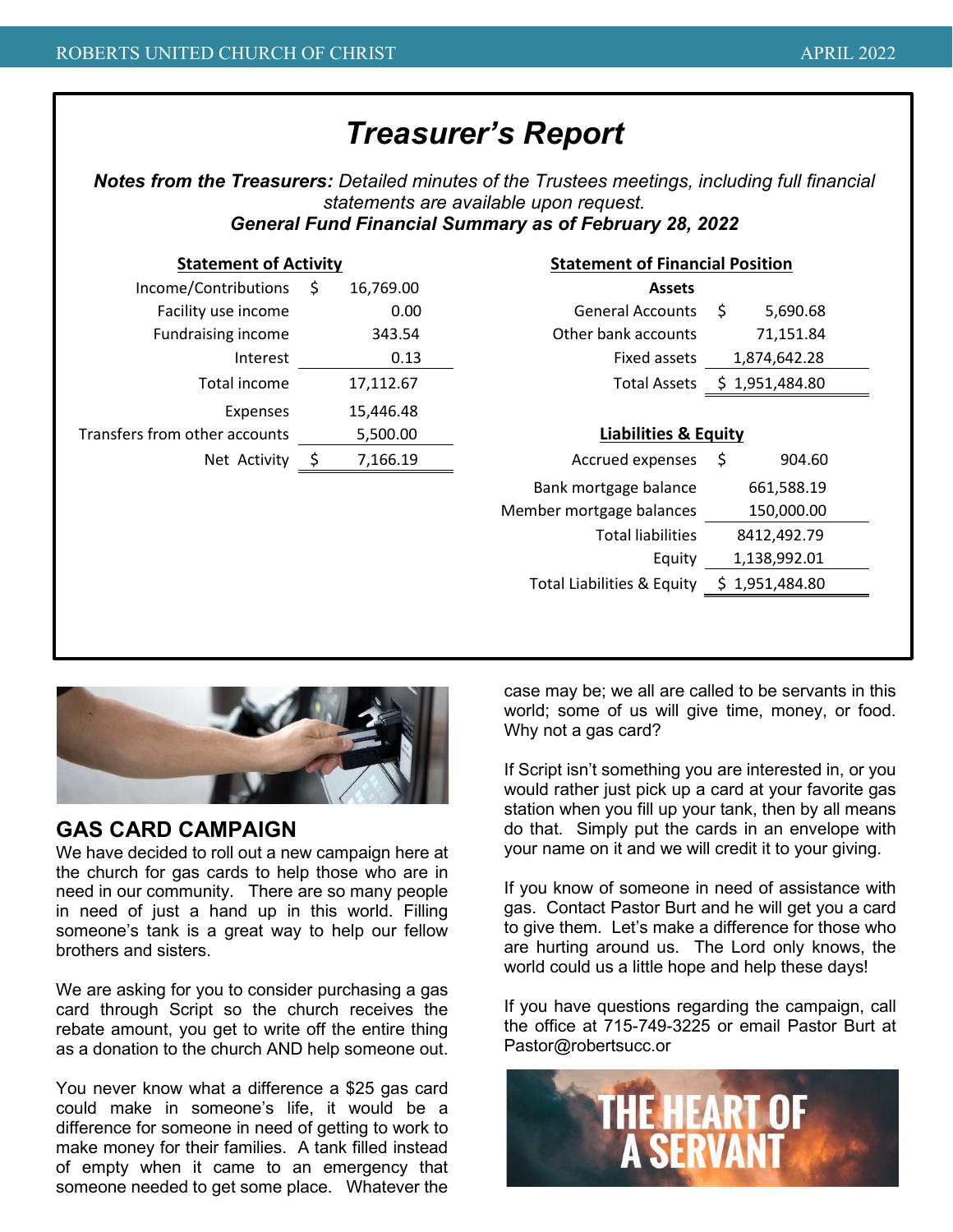### **MINUTES FROM REGULAR CHURCH COUNCIL MEETING OF ROBERTS CONGREGATIONAL UNITED CHURCH OF CHRIST March 3, 2022**

Dawn Budrow (Moderator), Lori Jurek (S.H.I.F.T. and Women's Fellowship), Tony Jurek (Trustees and Treasurer), and Connie Mueller (Church Clerk).

Meeting was called to order by Dawn at 6:00 P.M.

Meeting opening was led by Tony. "A Brand New Day" Based on Isaiah 43.

Minutes: February minutes were reviewed. Motion was made by Lori to approve the minutes and seconded by Duane. Motion carried.

### Reports:

### **Christian Education: (Toni submitted report)**

- Vacation Bible School will be held from June 26-29. (6 to 8 P.M.) The theme is Deep Sea Mission.
- Decision made to order Confirm Not Conform UCC curriculum for the confirmation classes. Toni will be teaching the class (approximately 10 sessions per year).
- Working on getting gifts for this year's confirmands.
- Question from Women's Fellowship: Has it been decided if the Sunday School students will set up their items during Sunday School on April 24th?

### **Women's Fellowship:**

- Met todav
- The McDonald family is donating turkeys for the September monthly meal. This will be held on September 8 **Trustees:**
	- Hired new Administration Assistant.
	- Set up a policy for Paid Time Off
	- Roger Ray will be in charge of the Church Auction
	- A fundraising committee is being formed.

### **Treasurer:**

• More members are using automatic withdrawal to take care of their weekly/monthly offering.

### **Deacons:**

- Working on videos for lent
- Sending a letter to all members regarding membership and acquiring accurate information (address, phone, etc.) Membership list to be updated by late summer.
- Looking at changes to communion and offering. For communion, individual cups will be used along with the bread. People will go to the front of the church to receive. Regarding offering collection, various options are being discussed.

### **S.H.I.F.T**

- No meeting
- Thank you to all who made prayer squares.

### **Pastor: (report submitted from Pastor Burt)**

- A new Administrative Assistant, Jacqueline Babler, has been hired. Lori has been working with Jacqueline.
- There are currently 11 signed up for the Lenten Study group. It will begin on March 13<sup>th</sup> and run for 6 sessions.
- Help will be sought for decorating the church for Easter.
- Several people have expressed interest in joining the church. The pastor is planning on a couple of introductory meetings/classes for those interested.
- Additional information provided by Lori: Sara Rank will be the quest speaker (from THUG Life) on July 31<sup>st</sup> when the pastor is on vacation.

### **Other Business:**

• A request was made that when e-mailing about the passing of a church member/friend that the subject line read "Passing of ………."

• Next Meeting: April 7, Dawn will lead the opening.

Meeting was adjourned.

Respectfully submitted, Connie Mueller, Church Clerk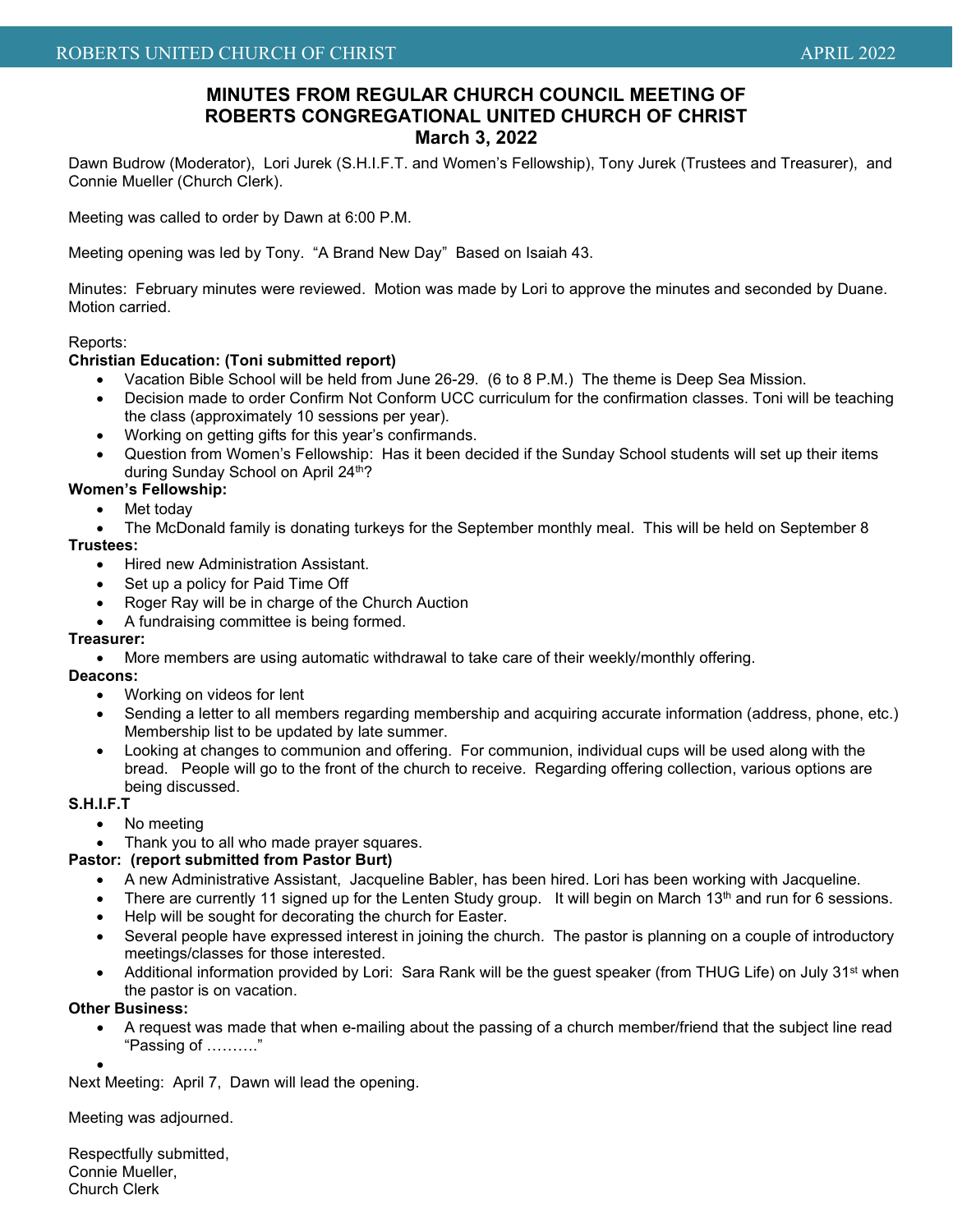

### **CHRISTIAN EDUCATION RUMMAGE SALE**

For those children participating in the Lenten Challenge of collecting items to donate to the Rummage Sale, please bring your donations on Sunday, April 24.

Pastor Burt will be blessing the donations and the children will be able to help set out their items for the sale.

------------------

### **UPCOMING DATES TO REMEMBER**

Confirmation is May 1, 2022.





 $O$ ur 2022 Spring

Rummage Sale is this month! We have always had a great sale because of your donations. Please consider donating again this year!

### **RUMMAGE SALE DATES**

Friday, April 29, 2022 8:00 am – 6:00 pm Unless otherwise marked all items are 50¢ each!

Saturday, April 30, 2022 8:00 am – 10:30 am Stuff a big garbage bag for ONLY \$2.00!

### **DROP OFF DATES**

Monday, April  $25<sup>th</sup>$  from  $4:00 - 7:00$  PM Tuesday, April  $26^{th}$  – Thursday April  $28^{th}$ from  $1:00 - 5:00$  PM

We ask that all items are clean and in good condition and work. Any questions please contact Judy 715.410.1909



### **FALL PREVENTION WORKSHOP**

This Fall Prevention program meets once-a-week for 7 weeks and is proven to reduce falls by 31%. If you are 60 or older and have fallen or are afraid of falling, this program is for you!

### **WHEN AND WHERE**

Wednesday, April 6, 2022 at 9:30 – 11:30 am 1100 Bergslien Street, Baldwin, WI, Conference Room 1.

### **WHAT WILL YOU LEARN**

Balance & strength exercises. How medication & vision affect your fall risk. How to get up safely if you do fall.

### **HOW TO SIGN UP**

This is a FREE 7-week course that meets on Wednesdays. To register call 715.381.4366 or email [tara.murdzek@sccwi.gov](mailto:tara.murdzek@sccwi.gov)

\_\_\_\_\_\_\_\_\_\_\_\_\_\_\_\_\_\_\_\_\_



### **THANK YOU**

A big thank you to all that purchased Easter Flowers in memory or in honor of a loved one. They will decorate the church beautifully for our Easter Season.

Roger & Laurene Ray, Patti Robertson, Sue Wille, Lowell & Sharon Johnson, Burt & Toni Williams, Tony & Lori Jurek, Sonya Jansma, Dean & Glenda Hansen, Duane & Dianne Lowell, Betty & Mary Schultz, Cecil Brighton, John & Jane Bond, Jennifer, Andrew, Axl, Adelaide Korn, Kathy Johnson, Don & Rockie Graf, Wanda Hopkins and Marie Ricci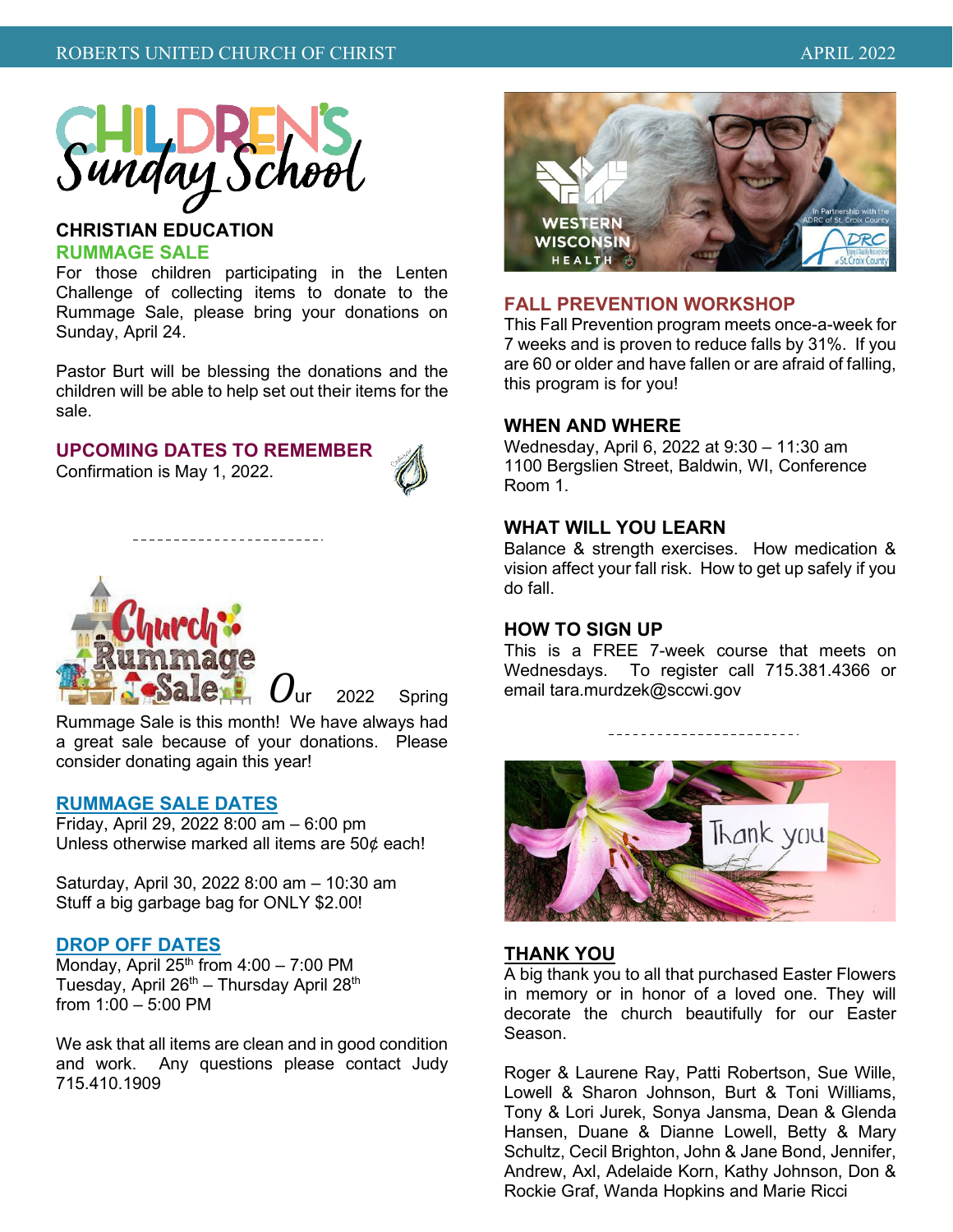Drayer<br>Lels T

Forman Family Roene Frederick Nancy Hansen

Brian Wille Tracy Grabau Earl Pechuman Eric Wanger Mary Frederick Linda Hall Danielle Anderson Terry Nygaard Terry McKinley Walt Lamson Donna Lamson Linda Jourdeans Larry Graf Audrey Ackley Mark Jensen Monika Jensen

All those serving active in the Military and those serving our state & community in law enforcement.

If you have placed someone on the prayer list, please keep us current on their situation. If you would like to add to remove someone, please contact the office at 715.749.3225 or secretary@robertsucc.org

# BRATIONS



| Laura   | Logas    | April 02 |
|---------|----------|----------|
| Diane   | McKenna  | April 03 |
| Jerry   | Vasfaret | April 03 |
| Skyler  | Henley   | April 07 |
| Alex    | Ray      | April 07 |
| Roxie   | Hatch    | April 08 |
| Dylan   | Frye     | April 08 |
| Sheryl  | Johnson  | April 09 |
| Callie  | Robelia  | April 11 |
| Debby   | Phillips | April 17 |
| Madalyn | Dull     | April 18 |
| Brielle | Hansen   | April 19 |
|         |          |          |

| Noah    | Steinke   | April 20 |
|---------|-----------|----------|
| Tim     | Myer      | April 21 |
| Margo   | Schultz   | April 22 |
| Connie  | Gillis    | April 23 |
| Dan     | Rogers    | April 23 |
| Ron     | Boenish   | April 24 |
| Richard | Colbeth   | April 25 |
| Dawn    | Budrow    | April26  |
| Ryan    | Hansen    | April 26 |
| Ceola   | Lindquist | April 27 |
| Nancy   | Kirouac   | April 29 |
| Anna    | Lindquist | April 30 |
|         |           |          |



**8 Years** Skylar & Hayley Henley April 6, 2013

**16 Years** Dennis & Carrie Segebrecht April 19, 2005

**32 Years**  Glen & Roxanne Nelson April 29, 1989

**39 Years**

Roger & Laurene Ray April 24, 1982

**49 Years** Dave & Diane McKenna April 8, 1972

### **55 Years**

Don & Rockie Graf April 29, 1966

**67 Years Ago** Ken & Mary Fern

April 4, 1954